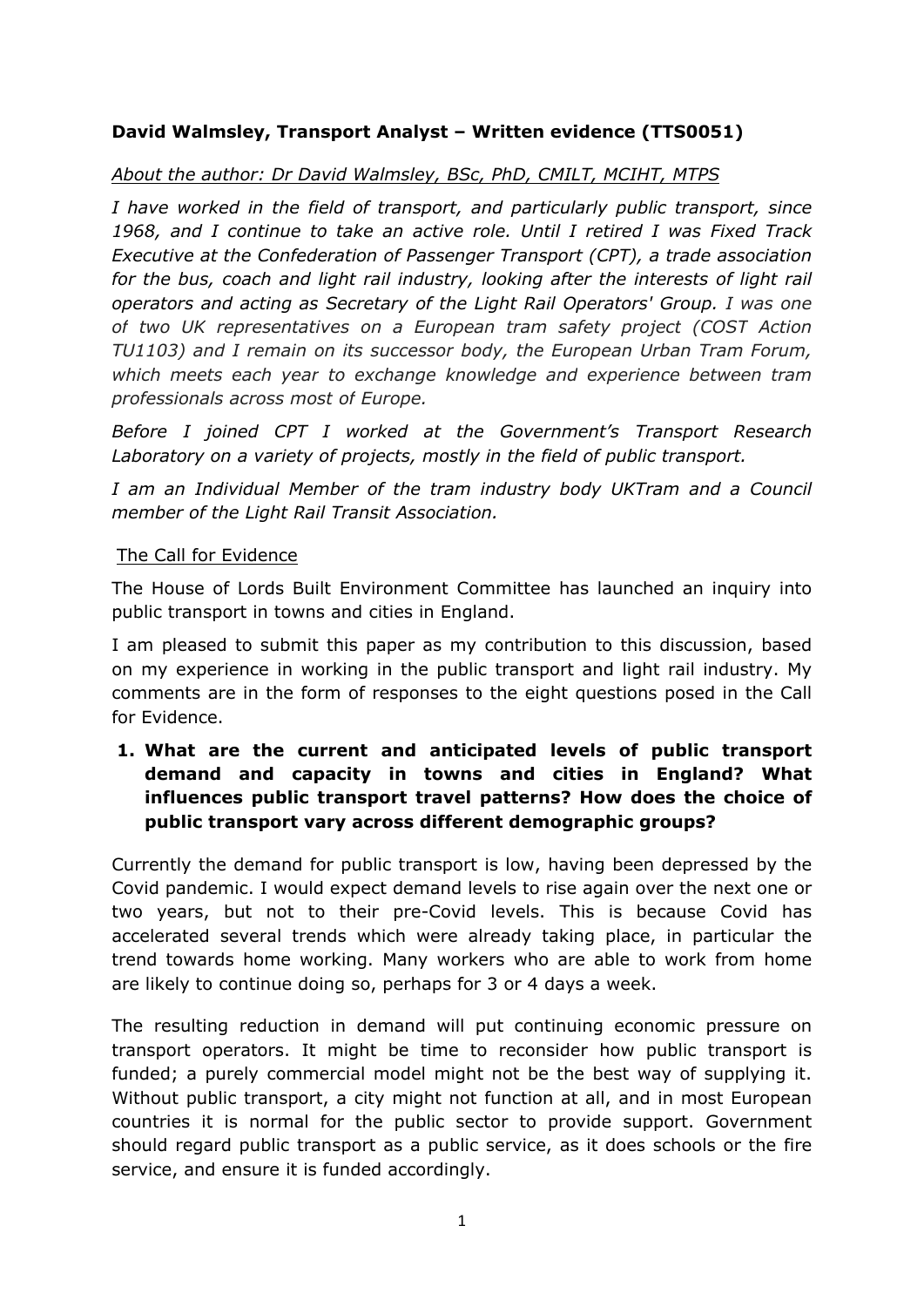As regards demographics, it is well known that many public transport users are less well off than average, so ensuring better access to public transport would be in line with the Government's levelling-up agenda.

# **2. How might public transport travel patterns shift in the next 10 years? What impact could digitalisation and the COVID-19 pandemic have on travel patterns in the long term?**

I have commented above about the probable impact of Covid on longer-term trends. There is also the Government's decarbonisation policy to consider, with its target of net zero CO2 emissions by 2050. If this target is to be achieved, emissions will need to be halved by 2030, and halved again by 2040. The only Government policy seems to be to encourage the use of electric cars, but this will not be sufficient; an actual reduction in car use is needed to achieve the objectives of reducing pollution, congestion, and carbon emissions. This can only be achieved by restraints on car use through pricing, pedestrianisation and parking policies, which can be made more acceptable when there is cheap, fast, frequent and attractive public transport available.

### **3. What can be done to improve connectivity across public transport modes? How could better integration be delivered in urban areas outside London?**

Integration means different things to different people. The Chartered Institute of Logistics and Transport (CILT) has identified four components of transport integration: (1) services and timetables, (2) fares and ticketing, (3) physical infrastructure and (4) information and publicity.

Integration of *services and timetables* has, since bus deregulation in 1986, been problematic as bus companies are prohibited from co-operating to co-ordinate their services, even where this would clearly be in the passengers' interests. This barrier is being broken down through recent legislation which allows some local authorities to participate in planning services. This trend needs to continue. However, I would not advocate the complete removal of bus deregulation, because it is mainly in the larger cities where it has led to problems. There are examples of smaller towns and cities, such as Reading, Oxford, Brighton and Nottingham, where deregulation has been successful, allowing bus companies to develop attractive and successful services.

Regarding *fares and ticketing*, it is attractive to the passenger to be able to buy a ticket which allows travel on all types of transport in the area, and such tickets are available in large cities. However, not everyone wants to travel all over the city. If a passenger makes the same journey regularly, always on one operator's services, that operator should be able to offer its own, normally cheaper, ticket, if that is what the passenger wants.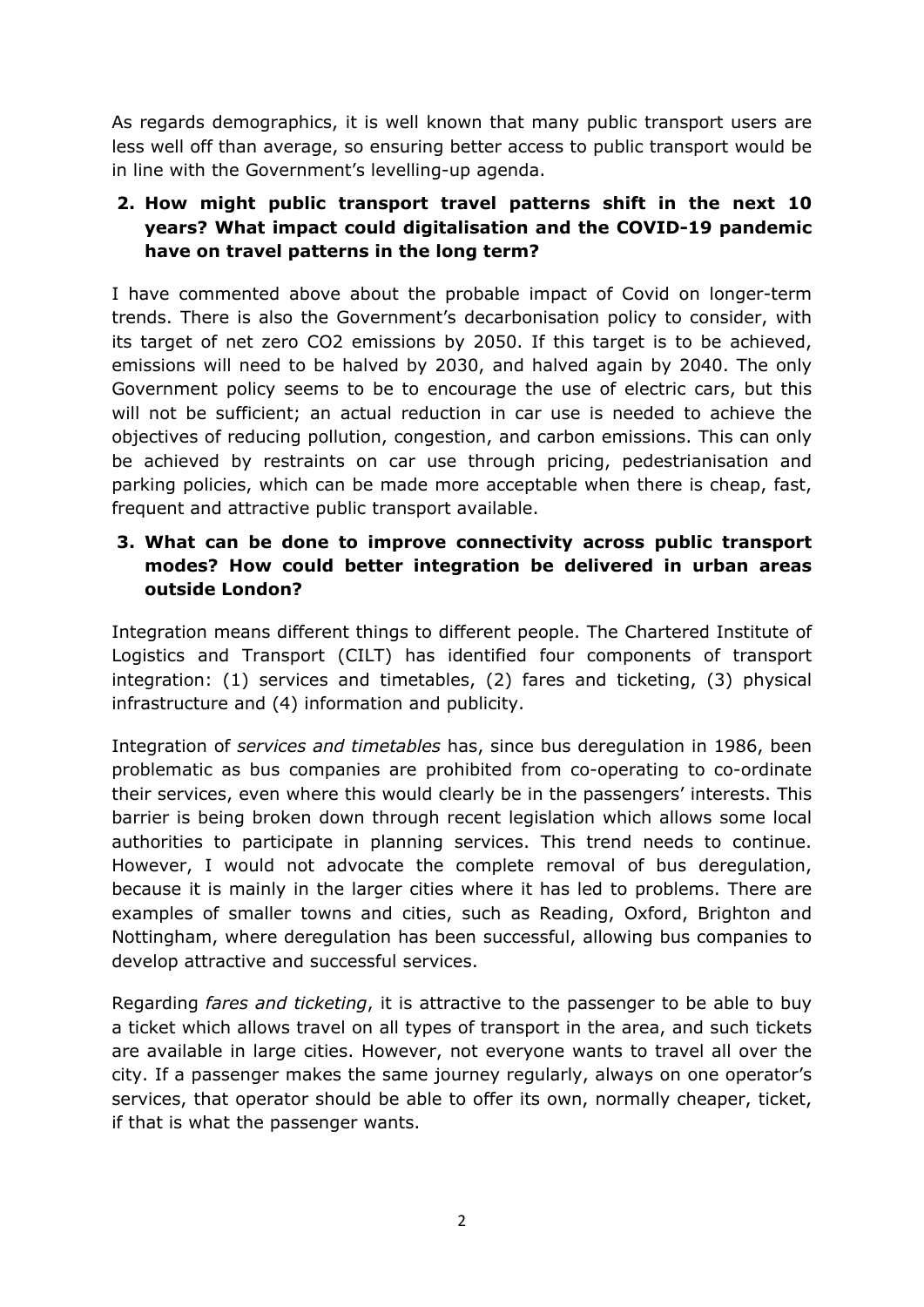Integration of *physical infrastructure* such as stops and stations is highly desirable, to enable the passenger to interchange from one service to another easily. This is essential if public transport journeys are to be made attractive to car users. Stops and stations are normally a local authority responsibility, and they should be given the funds to develop them.

The provision of *publicity and information* is often very poor. It works well in London, co-ordinated by Transport for London, but in other cities it relies on operators providing information to the transport authority which is difficult to ensure in a deregulated environment. Local authorities should have a duty to produce good information and operators should be obliged to co-operate. All transport services should have a common, readily identifiable livery. This need not preclude operators using their own designs and logos; it works well in London.

**4. What are the likely areas of innovation in urban public transport over the next 10 years? How should public policy be shaped considering both incremental and transformational innovations? How could data help transport services meet consumer demand?**

The current trend towards cleaner, greener fuels for buses will continue, and eventually the use of diesel and other fossil fuels should be eliminated. Government policy, in the form of grants and legislation, should be designed to aid this process.

The introduction of tramways to more cities should be considered as a way of achieving Government objectives. Trams have a number of proven advantages over other means of transport, as follows:

*Trams have a much greater capacity than buses, and carry many more passengers in corridors of high demand;*

*Trams get people out of cars;* around 20 to 25 per cent of the passengers on a tram are former car travellers;

*Trams are accessible for people with reduced mobility,* and also for passengers with pushchairs, luggage or shopping bags;

*Trams avoid pollution;* they are non-polluting at the point of use, with no exhaust emissions and no particulates from tyre or road wear. Trams can use electricity generated from renewable sources, and can also use battery, supercapacitor or hydrogen power sources;

*Trams are safe, with no more accidents than buses and many fewer than cars.* The Sandilands (Croydon) tram incident in November 2016 was a terrible accident and cannot be ignored, but it has been thoroughly investigated and all recommendations have been implemented;

*Trams have positive economic impacts on the city;* they improve access to jobs and encourage inward investment, unlock hard-to-reach sites for development,